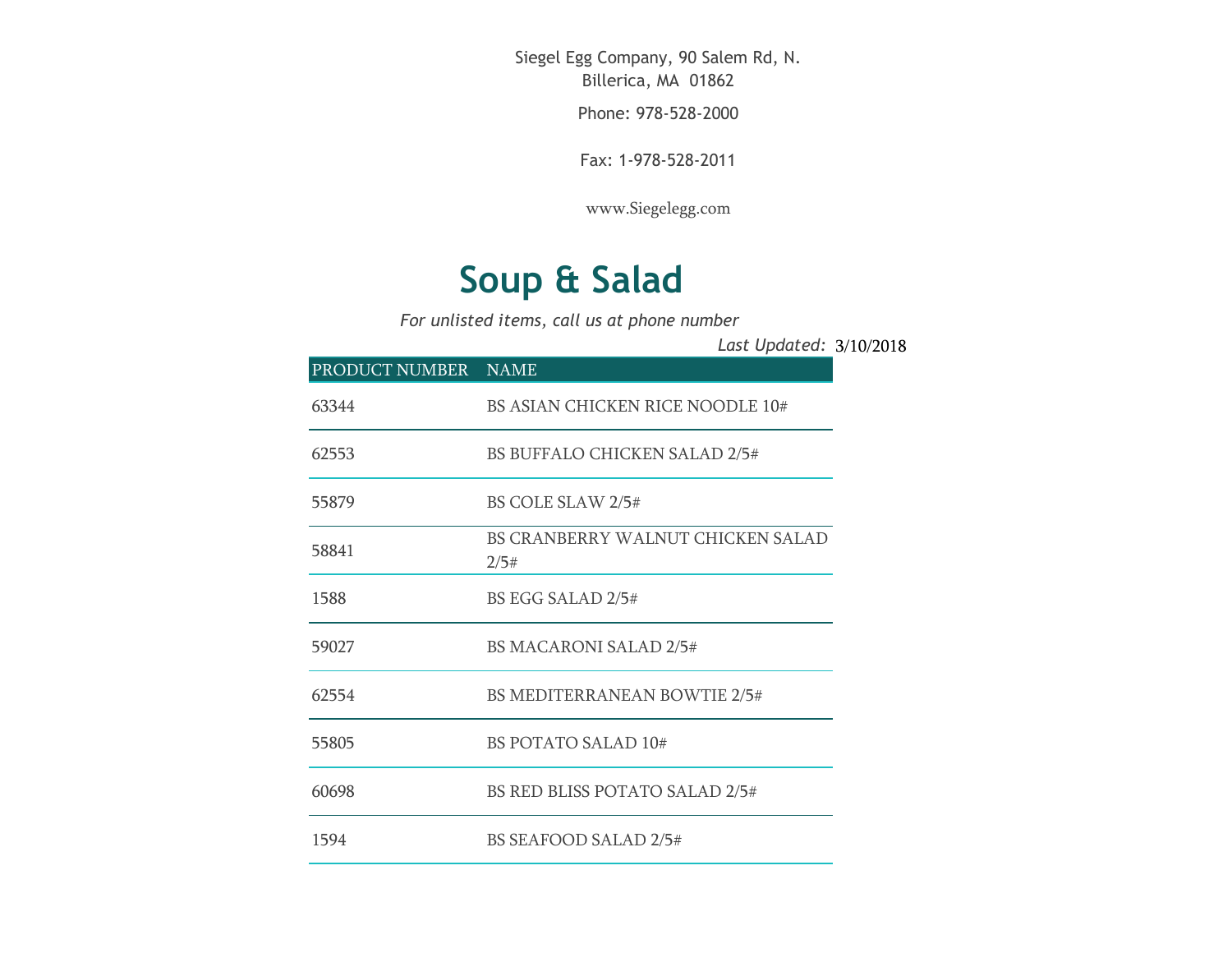| PRODUCT NUMBER NAME |                                     |  |
|---------------------|-------------------------------------|--|
| 1579                | <b>BS TUNA SALAD 2/5#</b>           |  |
| 55804               | <b>BS WHITE CHICKEN SALAD 2/5#</b>  |  |
| 55577               | SOUP ANGUS STEAK CHILI K/C          |  |
| 62362               | SOUP AZTEC CHILI WITH ANCIENT GRAIN |  |
| 16                  | SOUP BASE BEEF (NO MSG)             |  |
| 63186               | SOUP BASE CHICKEN (NO MSG)          |  |
| 28                  | <b>SOUP BASE CLAM</b>               |  |
| 25                  | <b>SOUP BASE FISH</b>               |  |
| 22                  | SOUP BASE LOBSTER 12/1#             |  |
| 59532               | <b>SOUP BASE SHRIMP</b>             |  |
| 55585               | <b>SOUP BEEF BARLEY VEGETABLE</b>   |  |
| 55578               | <b>SOUP BEEF STEW K/C</b>           |  |
| 59504               | <b>SOUP BUFFALO CHICKEN</b>         |  |
| 58467               | SOUP BUTTERNUT SQUASH K/C           |  |
| 60941               | <b>SOUP CHEDDAR BROCCOLI</b>        |  |
| 57817               | SOUP CHICKEN DUMPLING K/C           |  |
| 55581               | SOUP CHICKEN NOODLE K/C             |  |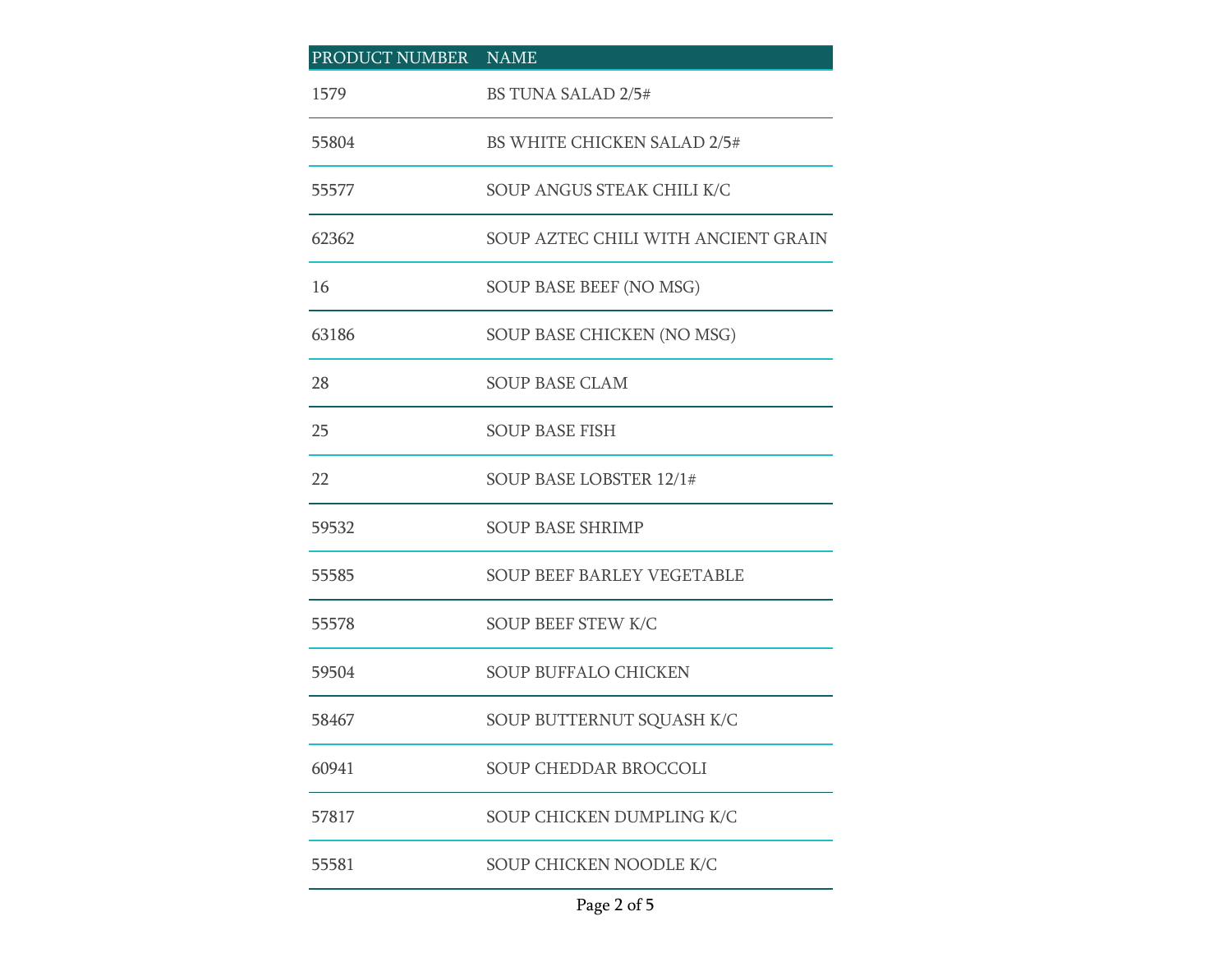| PRODUCT NUMBER NAME |                                      |
|---------------------|--------------------------------------|
| 62034               | SOUP CHICKEN ORZO K/C                |
| 55574               | SOUP CHICKEN STEW K/C                |
| 55580               | SOUP CHICKEN TORTELLINI K/C          |
| 57203               | SOUP CHICKEN TORTILLA K/C            |
| 55579               | SOUP CHICKEN VEGTABLE WITH RICE K/C  |
| 56319               | SOUP CHILI WITH BEEF BEANS K/C       |
| 60811               | <b>SOUP CHIPOTLE SWEET POTATO</b>    |
| 31                  | SOUP CLAM CHOWDER NEW ENGLAND<br>K/C |
| 55584               | SOUP CORN CHOWDER K/C                |
| 55582               | SOUP CREAM OF BROCCOLI K/C           |
| 59174               | SOUP CREAM OF CHICKEN WITH RICE      |
| 62033               | <b>SOUP FRENCH ONION</b>             |
| 55934               | SOUP GRILL CHICKEN CORN K/C          |
| 55572               | SOUP HADDOCK CHOWDER K/C             |
| 55583               | SOUP HUNGARIAN MUSHROOM K/C          |
| 60807               | <b>SOUP INDIAN LENTEL</b>            |
| 57397               | SOUP ITALIAN STYLE WEDDING K/C       |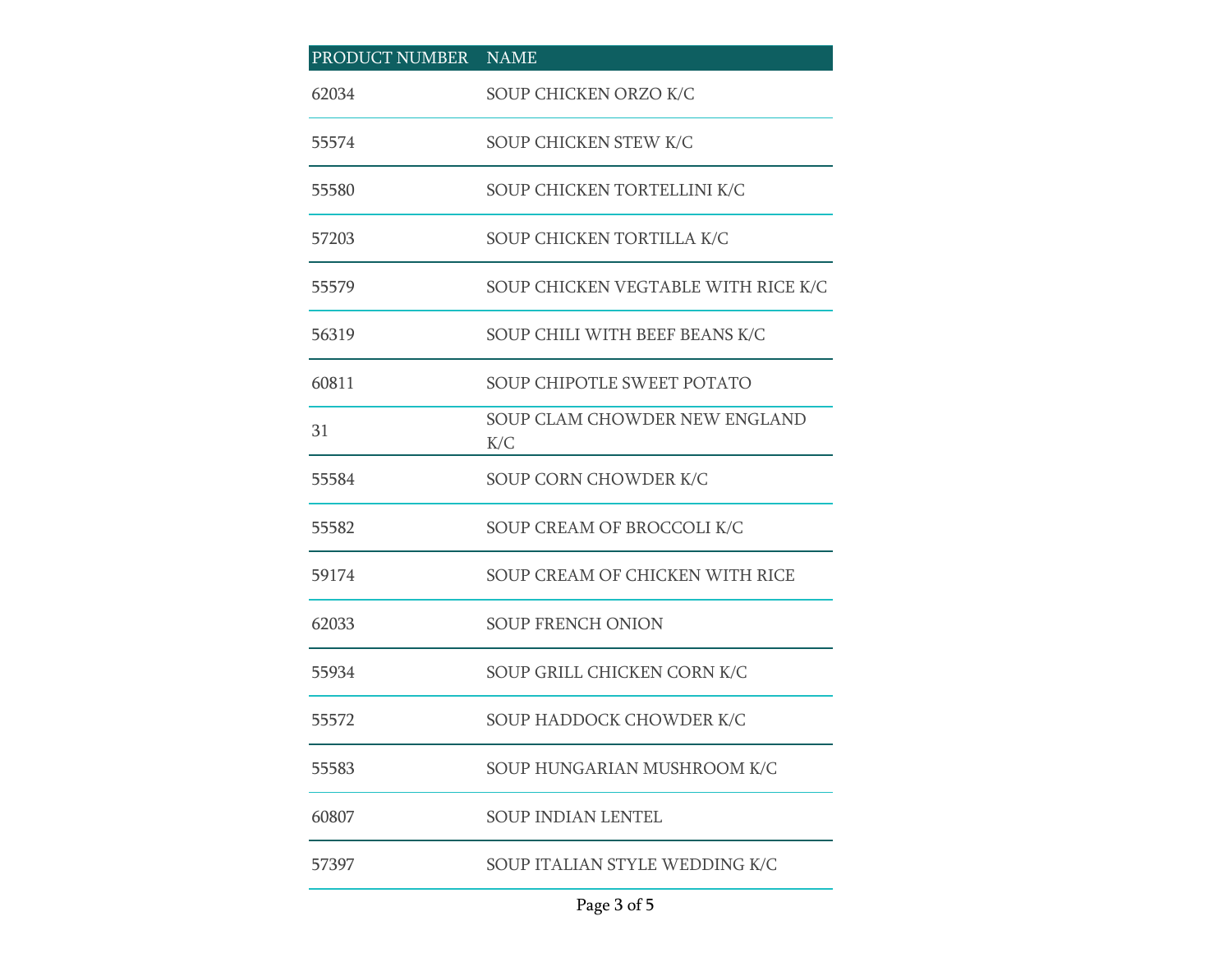| PRODUCT NUMBER NAME |                                     |
|---------------------|-------------------------------------|
| 55594               | SOUP KALE WITH LING SAUSAGE K/C     |
| 55591               | SOUP LENTIL K/C                     |
| 58628               | SOUP LOADED POTATO                  |
| 60931               | <b>SOUP MAC AND CHEESE</b>          |
| 58939               | SOUP MANHATTAN CLAM CHOWDER         |
| 59001               | <b>SOUP MARYLAND VEGTABLE CRAB</b>  |
| 60806               | SOUP MEDITERRANEAN EGGPLANT         |
| 62281               | SOUP MEXICAN STYLE MEATBALL         |
| 2319                | SOUP MINESTRONE K/C                 |
| 57874               | SOUP PASTA FAGIOLI K/C              |
| 55593               | SOUP POTATO LEEK K/C                |
| 55592               | SOUP ROASTED VEGETABLE POTATO K/C   |
| 62363               | <b>SOUP SEAFOOD CHOWDER</b>         |
| 62267               | SOUP SHRIMP AND CORN CHOWDER        |
| 60838               | SOUP SHRIMP AND SAUSAGE GUMBO       |
| 58634               | <b>SOUP SPICY CRAB CORN CHOWDER</b> |
| 55588               | SOUP SPLIT PEA WITH HAM K/C         |